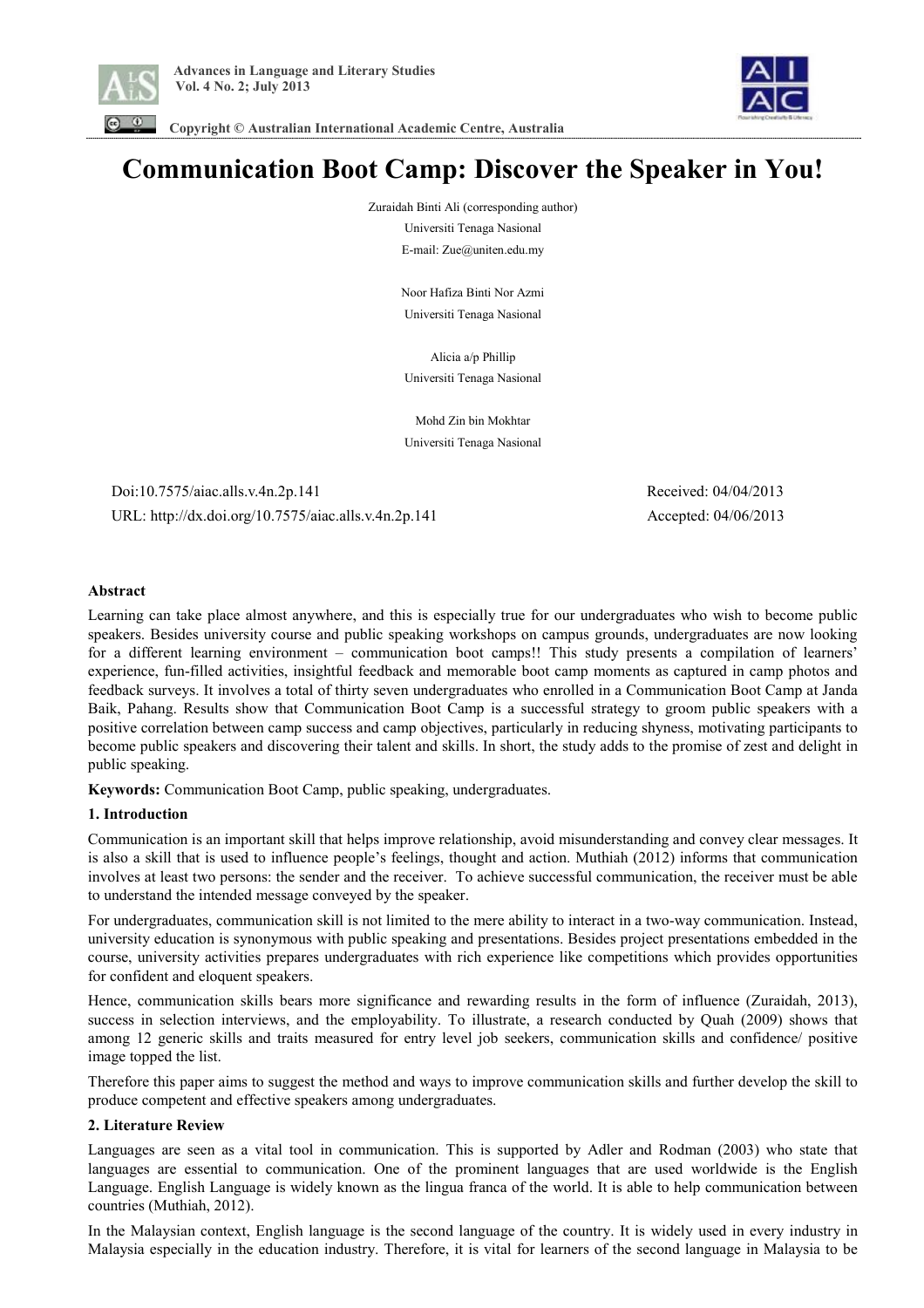able to communicate effectively in English. In most situations, reluctant learners would need more supportive learning environment (Zuraidah, 2007) which includes learning outside the classroom.

However, Malaysian learners often lack the motivation to learn and use English (Gaudart, 1992; Sharifah Sheha, 2005; Zuraidah, 2007). This happens when they can be understood in their mother tongue. Another evidence of reticence is prevalent due to lack of exposure (Jamali Ismail, 1991). This predicament is a worrying factor to the country because poor command of the English language would lead to low employability.

A common reason that contributes to poor command of English among Malaysian learners includes lack of competence in communication, thus unwilling to communicate. Dornyei (2003) states that learners must be both competent and willing to communicate in order to use the second language. Hymes (1971) indicates that the ability to know to communicate in the right time and manner is defined as communicative competence.

# **3. Research Methodology**

This research was carried out using the survey methodology and document analysis. A structured questionnaire was developed based on a review of existing literature in which respondents were asked as set of five-point Likert scale questions pertaining to knowledge enhancement, transformation and overall success of the public speaking intervention program: Communication Boot Camp: Discover the Speaker in YOU!!

# *3.1 Participants*

Participants consisted of 37 undergraduates at the College of Foundation and General Studies, Universiti Tenaga Nasional (UNITEN). It is a semi-private university that uses English as its medium of instruction.

# *3.2 Procedures*

Participants were recruited via campus advertisements (posters, facebook, email from the college deputy dean, in-class instructor announcements). Students signed up for the Communication Boot Camp aimed at discovering the 'speaker' within them. Registered participants were then invited to attend a briefing held at the college and complete a survey on public speaking background knowledge and experience, as well as the Personal Report of Public Speaking Anxiety (PRPSA). The result of the PRPSA administration will not be discussed in this paper.

The briefing was led by the first author who described the objective of the Communication Boot Camp which is to transform the participants into public speakers. Later, the participants were introduced to the main concepts of the camp:

- i. drama techniques
- ii. group discussions
- iii. singing and speech competition
- iv. debate and argumentative reasoning
- v. impromptu and extemporaneous speech

Table 1. Communication Boot Camp Module

In order to invite anticipation and excitement among the participants, the program leaflet was also distributed together with the safety list. The Communication Boot Camp relies on delivery of eight modules as follows:

Next, students were encouraged to submit their names to participate in a one-act play performance, and the singing and speech competition. Since the students registered with the intervention to develop their public speaking skills, the first author didn't have to wait long for them to sign up for all the categories. Finally, the students were instructed to prepare themselves physically and mentally for a three-day outside-class experience on public speaking.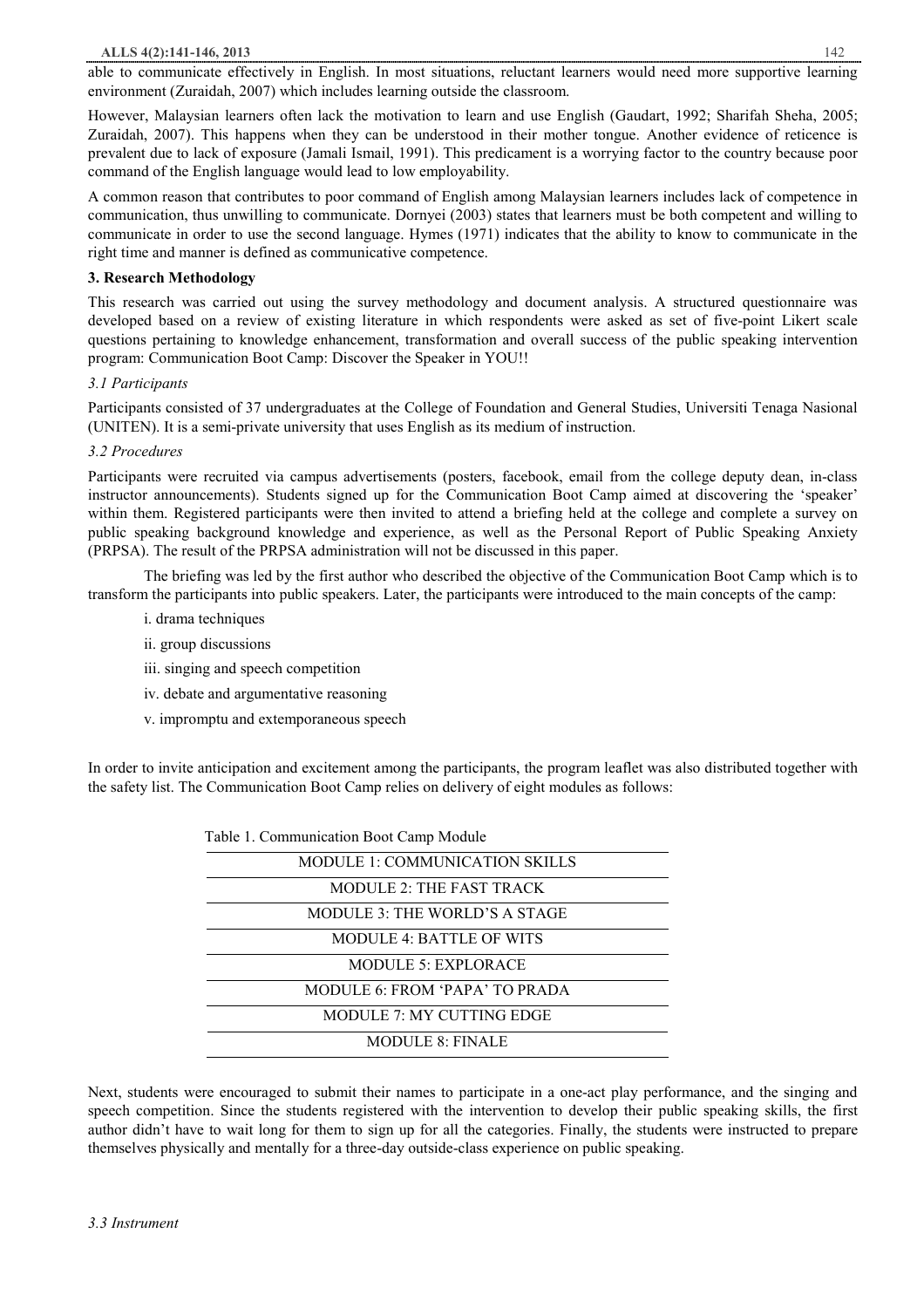A self-designed survey form was distributed to all participants on-site immediately after they completed the eight modules for the Communication Boot Camp. The survey has a total of eleven items measuring three aspects: knowledge enhancement aspect, transformation aspect, overall success. Besides, the survey includes one section for qualitative feedback. In this current study, the survey yielded alpha reliability of .85.

# **4. Research Findings and Discussion**

# *4.1 Demography*

The present study was conducted on a total of 37 undergraduates at the College of Foundation and General Studies, Universiti Tenaga Nasional. The respondents comprised male and female undergraduates from two majors namely Engineering and Information Technology.

# *4.2 Overall Impact on Respondents' Public Speaking Experience*

Results indicate that Communication Boot Camp is a successful strategy to groom public speakers. Besides fun learning experience, results predict that communication boot camp makes participants less shy to appear on stage and boosts their confidence and interest in becoming a public speaker.

# 4.2.1 Knowledge Enhancement

Table 2 below indicates the overall mean scores of respondent views and perception toward the impact of the intervention program. A majority of respondents agreed that they have realized the importance of public speaking skills for undergraduates after completing the eight modules (highest overall score of 4.65). The findings also indicate that the camp experience has motivated them to develop their public speaking skills (overall mean score  $= 4.54$ ) with a majority aspiring to become public speakers (overall score  $= 4.38$ ).

Also, the knowledge enhancement factor embedded in the camp module has been successful in imparting public speaking skills among the participants and providing them with ways and means to improve their abilities (overall mean score = 4.41).

# Table 2. Knowledge Enhancement

|   | Item                                                                   | <b>Overall mean</b> |
|---|------------------------------------------------------------------------|---------------------|
|   | I want to develop my public speaking skill.                            | 4.54                |
| 6 | I wish to become a public speaker.                                     | 4.38                |
|   | I realize that public speaking skills is important for undergraduates. | 4.65                |
| 8 | I know how to develop my public speaking skills.                       | 4.41                |
|   | Indicators: $I = SD$<br>$3 = NS$<br>$2 = D$<br>$\Delta = A$            | $5 = SA$            |

4.2.2 Transformation Aspect

Table 3 shows the impact of the Communication Boot Camp in transforming the participants into public speakers. From the aspect of transformation, the majority of respondents think that their engagement in the Communication Boot Camp has increased their willingness to speak in front of an audience (highest overall score of 4.49).

Willingness to speak is also associated with self-confidence particularly in expressing their opinion to others (overall score  $= 4.46$ ) and reduced level of shyness to appear on stage (overall score  $= 4.41$ ). Most respondents expressed willingness to participate in public speaking competitions (overall mean = 4.00).

|                | Item                                                   | Overall mean |
|----------------|--------------------------------------------------------|--------------|
|                | I am willing to speak in front of an audience.         | 4.49         |
|                | I am more confident to express my opinion to others.   | 4.46         |
|                | I will not be so shy to appear on stage.               | 441          |
| $\overline{4}$ | I will participate in public speaking competitions.    | 4.00         |
|                | Indicators: $I = SD$<br>$3 = NS$<br>$2 = D$<br>$4 = A$ | $5 = SA$     |

Table 3. Transformation Aspect

## 4.2.3 Camp Overall Success

Table 4 below shows the respondents' overall impression on the effectiveness of Communication Boot Camp as an intervention program to develop public speakers among undergraduates. Based on the findings, majority of the respondents claimed that they enjoyed themselves during the camp (highest overall mean score  $= 4.76$ ) and that it was a huge success (overall mean score  $= 4.62$ ).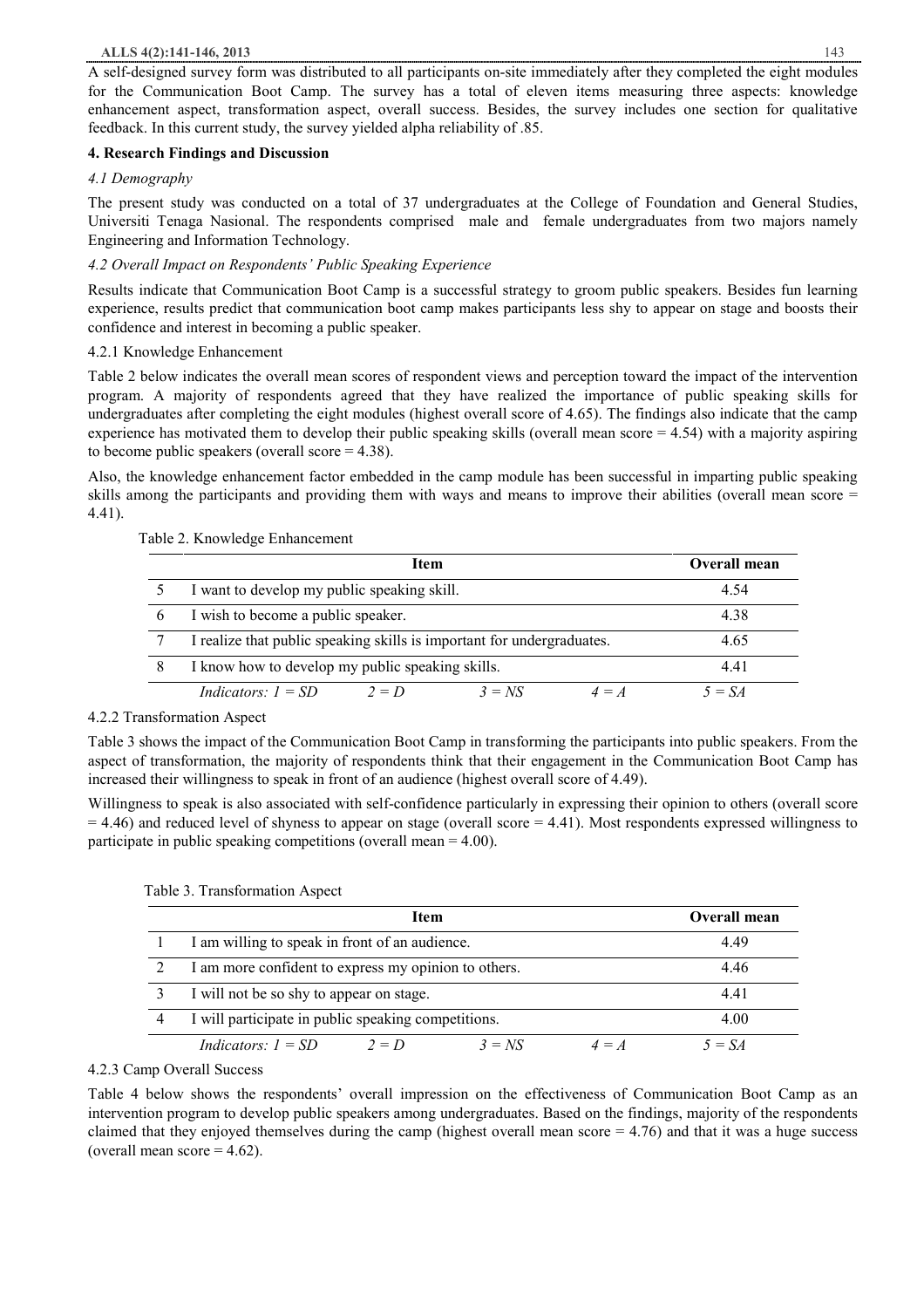#### **ALLS 4(2):141-146, 2013** 144

| Table 4. Overall Success |                                                      |         |                     |         |          |
|--------------------------|------------------------------------------------------|---------|---------------------|---------|----------|
|                          |                                                      |         | <b>Overall Mean</b> |         |          |
|                          | I think I have discovered the public speaker in ME!! |         | 4.35                |         |          |
| 10                       | I enjoyed myself during the camp.                    |         |                     |         | 4.76     |
|                          | I think the camp is SUCCESSful!!                     |         |                     |         | 4.62     |
|                          | Indicators: $I = SD$                                 | $2 = D$ | $3 = NS$            | $4 = A$ | $5 = SA$ |

Most importantly for this study, respondents also acknowledged that the camp has accomplished its main objective to allow participants to discover the 'speaker' in themselves. These findings support past studies implicating that out-of-class learning environment produces enjoyment, effectiveness and success in delivering content and delivery. For instance, Wan Idros Wan Sulaiman et al. (2010) discovered that out-of-class learning environment enhances learning satisfaction, concentration and focus. In their study, learners "preferred to learn in a relaxed and friendly environment".

*4.3 Correlations between Success Factor and other Learning Aspects* 

A Pearson product-moment correlation coefficient was computed to assess the relationship between item 11 "*I think the camp is successful*" with the rest of the items in the questionnaire. Based on Cohen (1998), results indicate a positive moderate correlation between item 11 (Successful Rate ) and 5 other items (not shy, want to become a public speaker, know-how, discover, and enjoy) as in Table below:

| Table 5: Correlation between Success factor and other Learning Aspects |                        |                   |          |          |                |                     |
|------------------------------------------------------------------------|------------------------|-------------------|----------|----------|----------------|---------------------|
|                                                                        |                        | Not               | Public   | Know     | Discover       | Enjoy               |
|                                                                        |                        | Shy               | Speaker  | how      |                | Myself              |
| <b>SuccessRate</b>                                                     | Pearson<br>Correlation | .410 <sup>°</sup> | $.395^*$ | $.480**$ | $.350^{\circ}$ | $.337$ <sup>*</sup> |
|                                                                        | $Sig. (2-tailed)$      | .012              | .016     | .003     | .034           | .041                |
|                                                                        | N                      | 37                | 37       | 37       | 37             | 37                  |

This research shows a moderate positive correlation between successful rate of this camp with five factors: not shy to appear on stage (r = 0.410, n = 37, p = 0.12); willing to develop public speaking skill (r = 0.395, n = 37, p = 0.16), know how to develop public speaking skill (r = 0.480, n = 37, p = 0.03), discover the public speaker in themselves (r=0.350, n=37, p=0.034) and enjoy during the camp( $r = 0.337$ , n = 37, p = 0.41).

# *4.4 Participants' Feedback in Social Media*

Another form of data analysis utilized in this study is document analysis. Results indicate participants showed positive feedback on the intervention program. The following screenshots from facebook illustrate this result. In both exhibits, participants were excited about the experience joining the camp and hoped that it will be organized again.



Figure 4.1 Screenshot # 1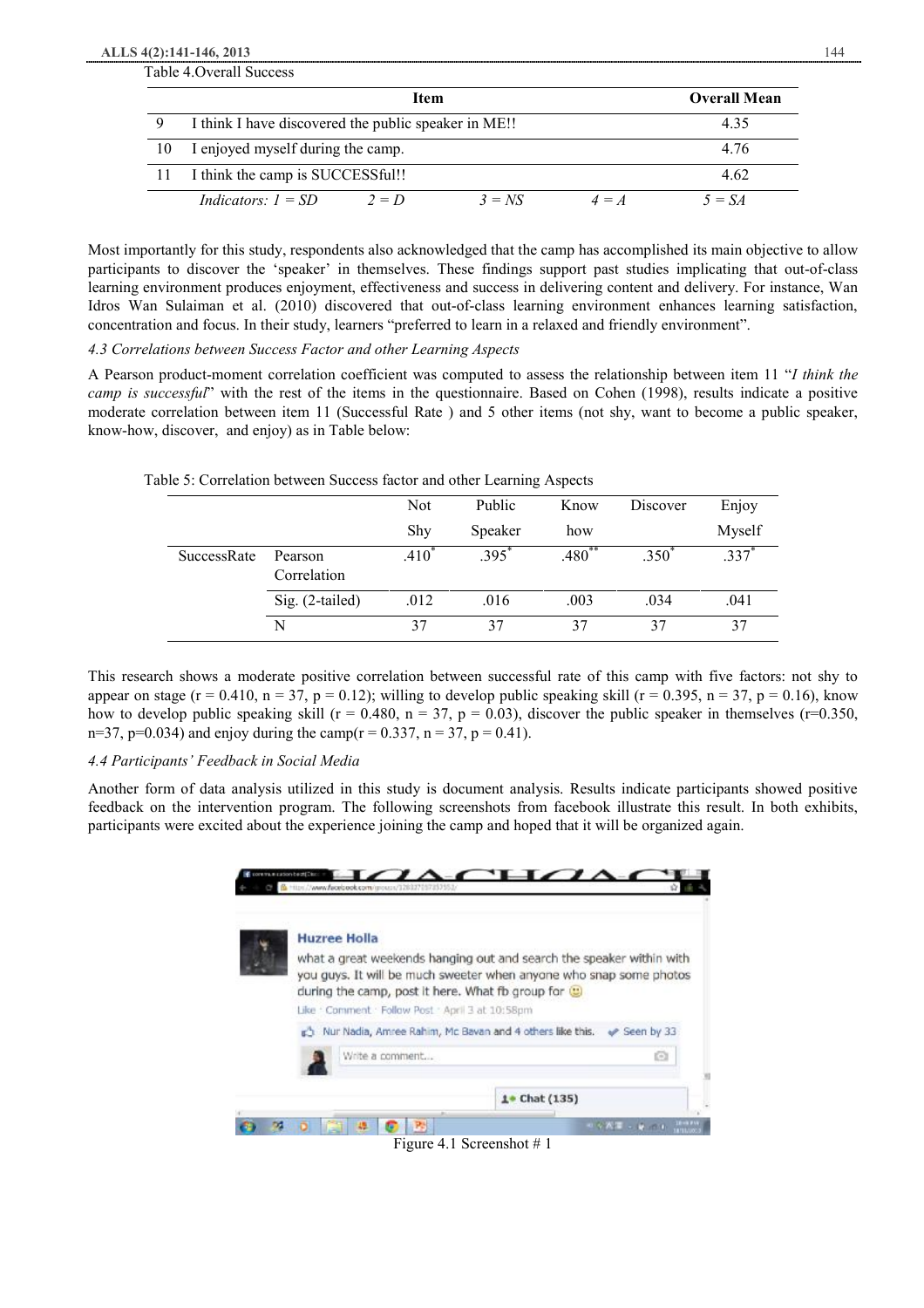

Figure 4.2 Screenshot #2

The first author also wrote two articles on the Communication Boot Camp for nationwide circulation. Figure 4.3 below shows the publications in Utusan Malaysia (Gerbang Akademik).

| e | www.anitestadurey/need iii)<br>C www.inter.edu.my/newhome/up/paded/paperclipping/2013/012/15201fmpkar%20erysknan%20datem%20er1%20pengia sk<br>NEWSPAPER CLIPPING UNITEN 2013<br><b>Flash 300</b><br>Tube                                                        |                                                                                                                   |
|---|-----------------------------------------------------------------------------------------------------------------------------------------------------------------------------------------------------------------------------------------------------------------|-------------------------------------------------------------------------------------------------------------------|
|   | I Kolor keyskilde dealt sen je noublish avail<br><b>Tike</b><br><b>COMMERCIAL</b><br>1009000<br><b>Schools and Artists</b><br>Publication<br>Utusen Malaysia (Gerbang Avademie)<br>$\mathbf{u}$<br>Figs<br>٠                                                    |                                                                                                                   |
|   |                                                                                                                                                                                                                                                                 |                                                                                                                   |
|   | Tingkat keyakinan dalam seni pengucapan awam<br><b><i><u>School Franchistory</u></i></b><br><b><i>Continued by Farmer</i></b><br>any is reduced a property to the first of<br><b>Property State</b><br>all of the fact of the<br><b>COLO</b><br><b>PERMITTE</b> |                                                                                                                   |
| ъ | $P_2$                                                                                                                                                                                                                                                           | SIA/IM<br>1811/ai:<br>$\mathbb{Q} \times \mathbb{A} \mathcal{R} = \mathbb{R} \times \mathbb{Q} \times \mathbb{R}$ |

Figure 4.3 Communication Boot Camp in Berita Harian

Based on the analysis on social media, it was discovered that the publication of both news articles have also created impact on the camp participants. Figure 4.4 below shows that one of the participants posted his excitement about the publication on Twitter. This indicates the participant is proud of his involvement in the camp and that the experience was captured in the news bulletin.

Figure 4.5 is a screenshot on Facebook showing the parent to one of the camp particpants uploading the publication on her facebook wall. From this exhibit, it can be deduced that parents are also supportive of their children's involvement in the Communication Boot Camp.